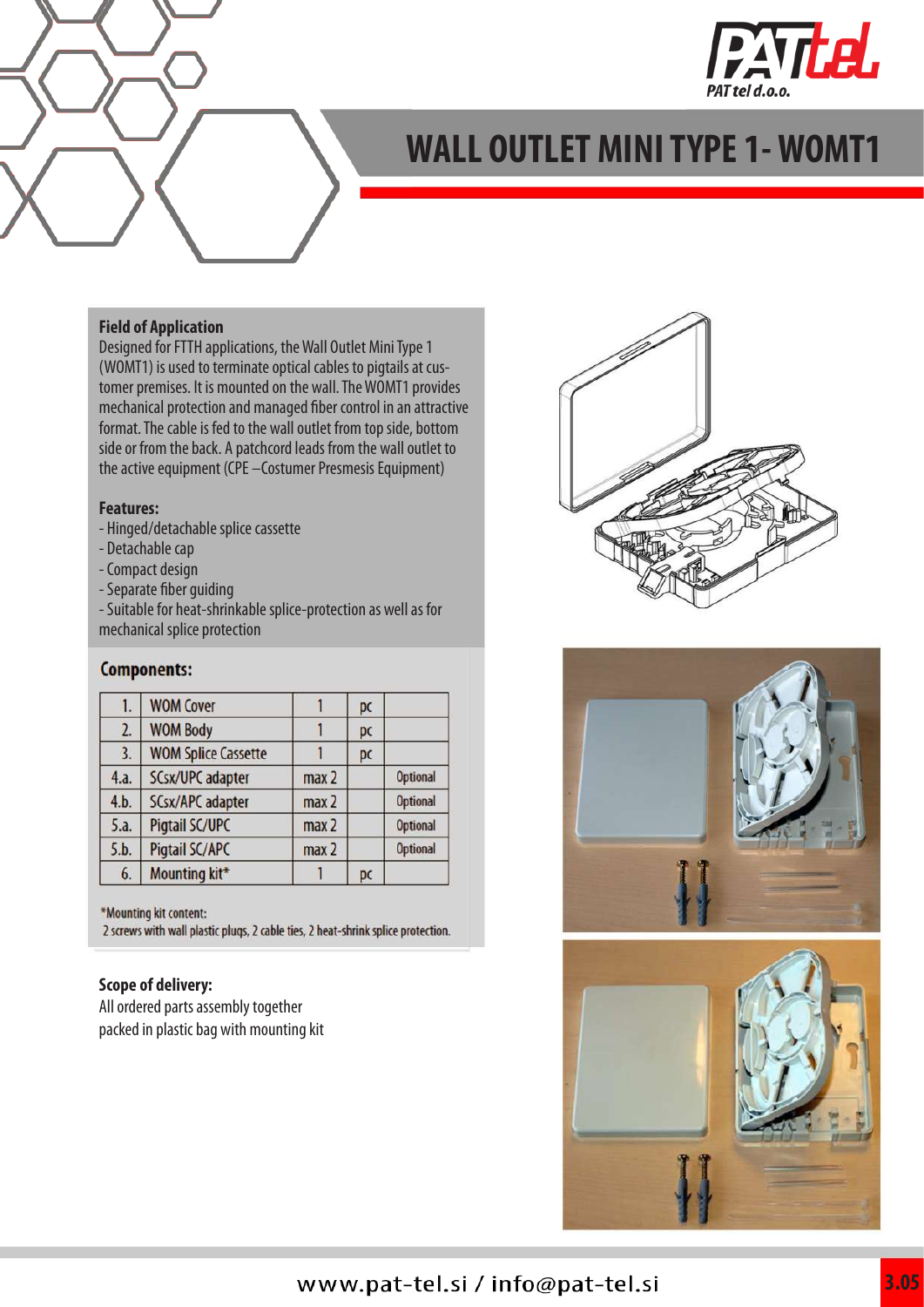

## **WALL OUTLET MINI TYPE 1-WOMT1**

#### **Description of Components:**

The Wall Outlet Mini Type 1 (WOMT1) is used to terminate optical installation cable to pigtails at subscriber's premises. It is mounted on the wall. The cable is fed to the wall outlet from the top side, bottom side or from the back.

The wall outlet consists of body, splice cassette and cover. The body is fixed to the wall with screws and is used for entrance and routing of the optical installation cables and mounting of optical adapters. The purpose of the splice cassette is to take excess length of optical cables and mounting of the splice protectors (up to 4 pcs). Heat shrink splice protector or "Cold Splice Protector" (mechanical splices) can be fixed easily on splice cassette. A cover protects the contents of the wall outlet and is fixed to the outlet without screws. Optionally a customer logo can be placed on the cover. The construction of the wall outlet ensures a minimum bending radius for pigtails of R=20 mm. WOMT1 is made of Grey (RAL 7035) or White (RAL 9010) high heat and high impact resistance ABS plastic.

**Optical Adapter** SCsx adapter type (UPC or APC Version) with plastic housing and ceramic sleeve (ZrO2); IEC 61754-4, TIA 604-3 compliant

**Pigtail Semi-TB** construction with 900 μm outer diameter and 1m lenght. Fiber type 9/125, G657.A, IEC 61754-4, TIA 604-3 compliant UPC Version IL<=0,3dB; RL>=-55dB or APC Version IL<=0,3dB; RL>=-65dB

#### **Technical specifications:**

| Material:                  | ABS                                                 |
|----------------------------|-----------------------------------------------------|
| Colour:                    | Grey (RAL 7035) or White (RAL 9010)                 |
| Operating temperature      | -40°C to +75°C (acc. EN 60068-2-1 and EN 60068-2-1) |
| Flammability               | $UL94$ HB                                           |
| <b>IP Protection class</b> | IP42 (according IEC 60529)                          |
| <b>Dimensions</b>          | 120mm x 100mm x 22 mm (LxWxH)                       |
| Weight                     | 60 gramms (without adapters and pigtails)           |
|                            |                                                     |



#### PAT tel Orderina Code:

 $x_1$ 

 $\mathbf{u}$ 

#### WOM / X1\_X2/X3\_X4/X5\_X6/X7

WOS-TYPE/K

1 or 2 Ports Usi

2 or 4 Ports Usi

| <b>IPACITY</b> | X2/X3 | <b>ADAPTERS TYPE (Without FLANGE Type)</b> |                                        |           |
|----------------|-------|--------------------------------------------|----------------------------------------|-----------|
| ng SX Adapters |       | SU                                         | SC-UPC Blue                            | <b>SX</b> |
| ng DX Adapters |       | SA                                         | SC-APC Green                           | <b>SX</b> |
|                |       | <b>SUC</b>                                 | SC-UPC Blue<br>With integrated shuter  | SX        |
|                |       | SAC                                        | SC-UPC Green<br>With integrated shuter | SX        |
|                |       | SU                                         | SC-UPC Blue                            | DX        |
|                |       | SA                                         | SC-APC Green                           | DX        |
|                |       | LU                                         | LC-UPC Blue                            | DX        |
|                |       | LA                                         | LC-APC Green                           | DX        |
|                |       | EU                                         | E2000-UPC Blue                         | <b>SX</b> |
|                |       | EA                                         | E2000-APC Green                        | SX        |
|                |       | XU                                         | LX.5-UPC Blue                          | DX        |
|                |       | XA                                         | LX.5-APC Green                         | DX        |

| (4/X5) | <b>ADAPTERS Quantity</b> |         |  |  |
|--------|--------------------------|---------|--|--|
|        | WO-Type                  | MIN MAX |  |  |
|        | п                        |         |  |  |

| <b>X6/X7</b> | <b>PIGTAILS Quantity</b> |                 |     |     |
|--------------|--------------------------|-----------------|-----|-----|
|              | Front<br>anel Type       | Adapter<br>Type | MIN | MAX |
|              |                          |                 | 0   |     |
|              |                          |                 | 0   |     |

NOTES: 1. In WOM TYPE T1 fit up to 2 pcs SCsx cutout adapters without flange (SCsx, E2000sx,LCdx, LX.5dx).

3. Standard WOMdelivery is, all ordered parts assembly together + Mounting kit, all packed in transparent bag.

4. In case when Piotails ordered are the same type, we delivered in different colours.

5. In standard delivery is Fiber cable Pigtail Ø0,9mm, Semitight, with Fiber 9/125 G657 A